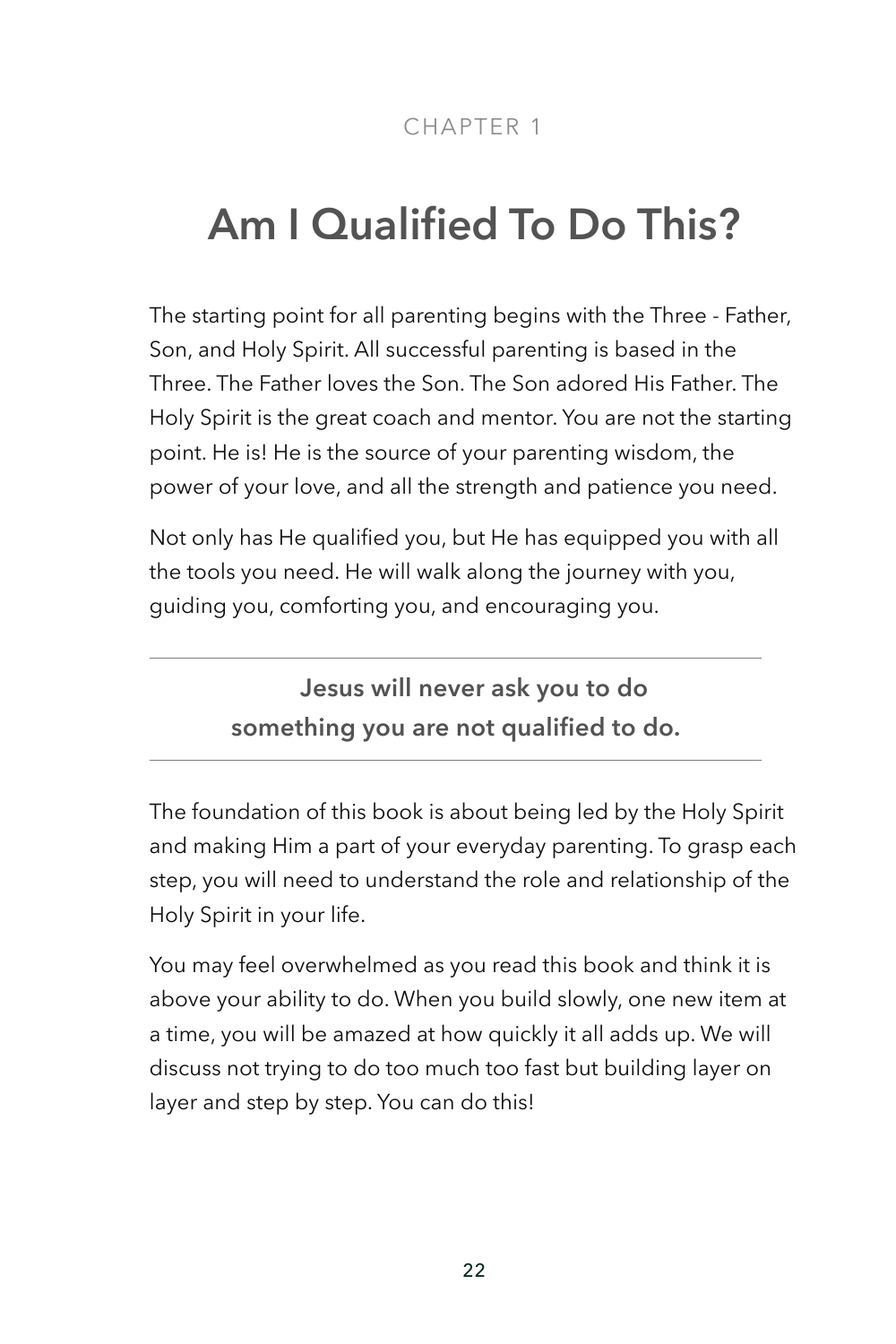**This book is not a standard to live up to but a possibility to live into.**

# The Holy Spirit as your senior partner

Imagine you have just graduated from college and landed your dream job. Of course, you are nervous and do not want to make any mistakes. Going through the four-year degree taught you much theory, but now you are faced with real clients, real accounts to manage, real expectations from your boss, and serious consequences if you mess up.

You arrive at your desk the first day, nervous but not wanting to show how inexperienced you feel. You sit down, and the senior partner walks over to your desk. Immediately you jump up, wondering what he could want from you. Not only is this the senior partner of the firm, but his name is also on the front door of the building!

He comes over and sits next to you, very relaxed: smiles, and welcomes you to your new position. He leans in closer and says. "If there is anything I can do to help you succeed, I'm right here." You smile, assuming this is his formal welcome and that he will now leave.

Instead, he continues: "I am not going away. I will sit right here with you. I will answer any questions. I will describe each client to you: I'll tell you the best way to manage them, their idiosyncrasies, and their preferences. Each client is different, and you need to manage them differently."

You are too overwhelmed to respond to him. He takes out a pen and writes down his cell phone number, saying that you are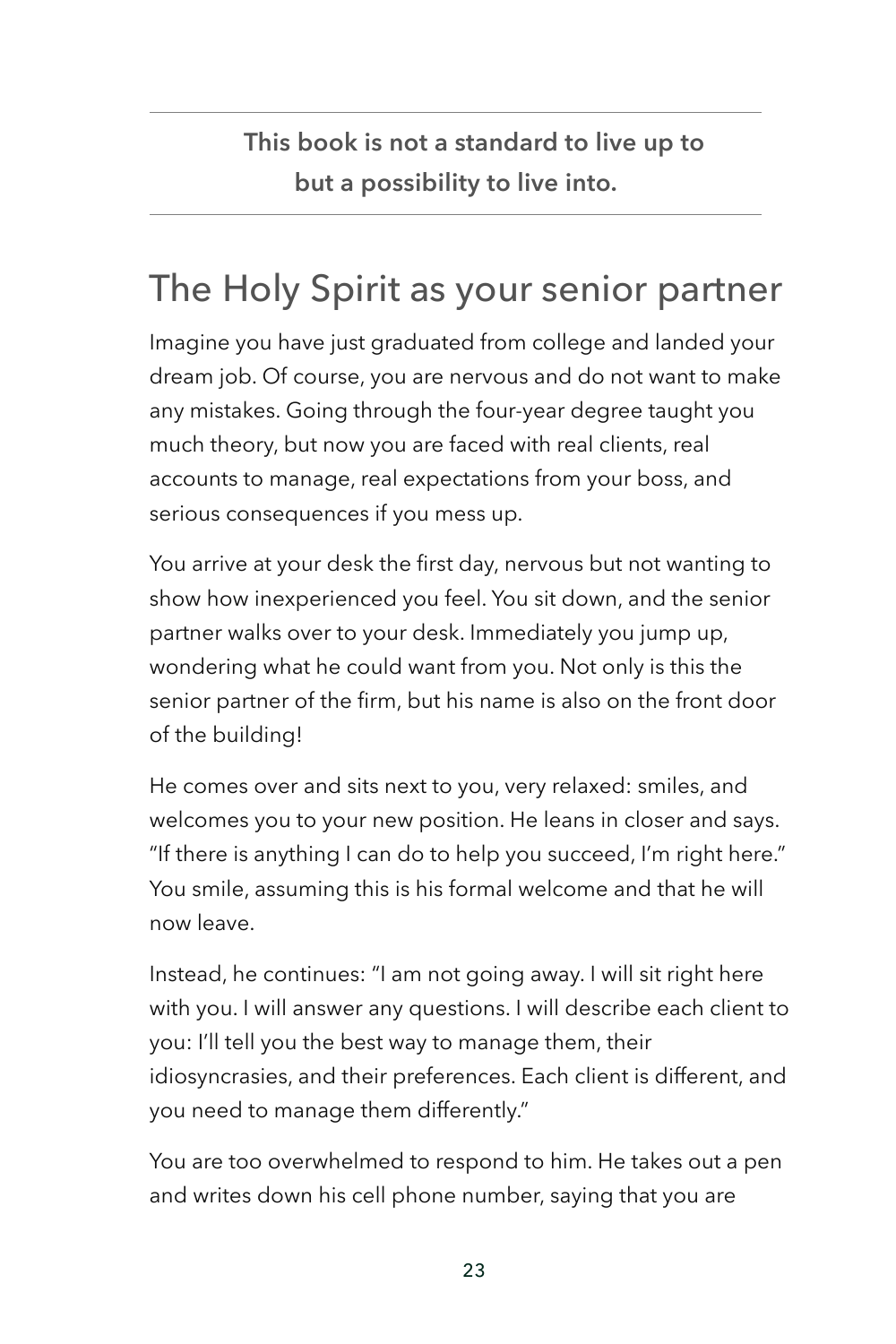welcome to contact him twenty-four hours a day, seven days a week, no matter what is going on.

I'm sure you have never had a boss or partner like that! However, you have a senior partner who wants to support you as you parent: He is the Holy Spirit. The day you became a parent, the Holy Spirit stepped right up and offered to be your senior partner.

He knows your child. He has truths about your child which He wants to share with you. He intricately understands your children and how each of them is wired.

#### **He has wired you to be an excellent parent.**

He never expected you to do this alone. He promises that He will never leave you; He will always be there for you.

Since the Holy Spirit was intricately involved in designing your child, who better to be your advisor and partner? Parenting is going to be an incredible adventure. Isn't that exciting?

## Walking with the Holy Spirit

1. *Invite Him to be your senior partner.* Recognize your dependency on Him and acknowledge that He is on this journey with you. Luke 11:13 says:

> *"If you then, though you are evil, know how to give good gifts to your children, how much more will your Father in heaven give the Holy Spirit to those who ask him!"*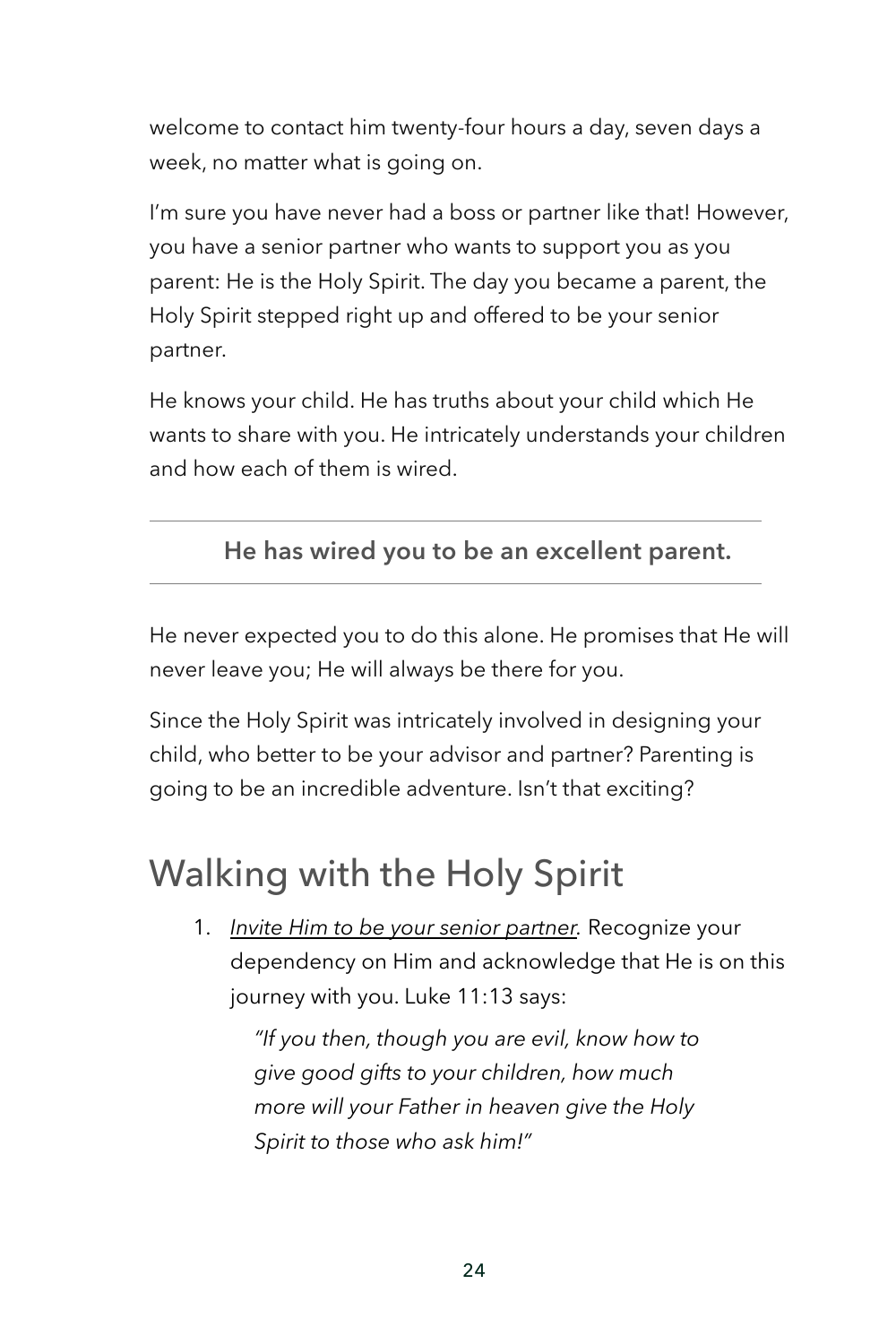- 2. *Ask the Lord to teach you to walk in step with the Spirit* so that you can live according to Galatians 5:25 says, *"Since we live by the Spirit, let us keep in step with the Spirit."*
- 3. *Learn to hear His voice*. Be sensitive to God's voice daily. In each situation, wait and turn to Him. Luke 12:12 says,

*"for the Holy Spirit will teach you at that time what you should say."* 

Similarly, John 14:26 reminds us, *"But the Advocate, the Holy Spirit, whom the Father will send in my name, will teach you all things and will remind you of everything I have said to you."*

He longs to share what He knows with you. It is almost like He has a secret that He wants to tell you. He is just waiting for you to ask.

4. *Be prepared to do what He says*. The Holy Spirit loves to tell you what is to come. John 16: 13-15

> *"But when he, the Spirit of truth, comes, he will guide you in all truth. He will not speak on his own; he will speak only what he hears and tells you."*

Perhaps you are new to hearing the Lord's voice or want to learn more about it; I have added some notes for you in Appendix A: How to Hear God's Voice.

The Holy Spirit knows our children better than anyone else. Here are some practical ways to understand your child

1. Get a book to write down the thoughts and ideas you receive from the Lord for your child. You could have one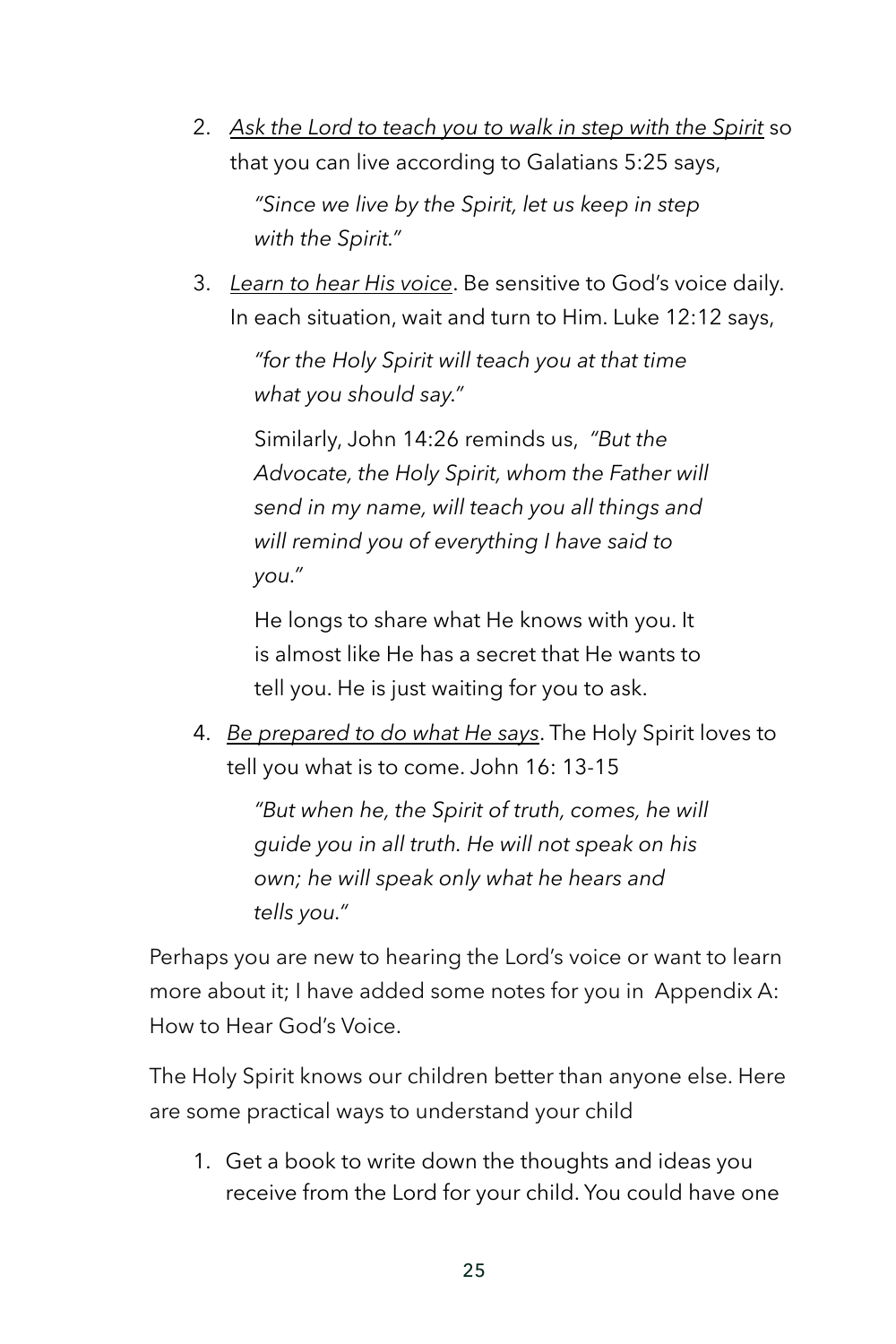book for all your children or get a separate book for each child.

- 2. Ask the Lord for one word that describes each of your children.
- 3. Ask the Lord to show you what His favorite thing is about your child.
- 4. Don't focus too much on the wording, the exact scripture reference, or the logic of what you receive. Sometimes, you receive just one piece of revelation. As you write these down, a very clear picture begins to form over time. For example, my friend recently asked me to pray for her son, who was graduating and about to leave for college. As I closed my eyes and asked the Lord about her son, I saw a pile of stones. They were packed and leaning on a big rock. As I asked the Lord what that meant, I felt He said that her son would be like a rock that people could depend upon. As a mother, she did not need to fear for him as he went into college with all the temptations because his faith was solid, and others would depend on him. As you can imagine, this was very encouraging to my friend. It was an anchor for her to hold onto as she watched her son leave home.

Remember, the Holy Spirit wants to share His thoughts with you. He wants to reveal what He knows about your child. Just think: If your child came and asked you a question, would you keep quiet? Would you begin to use technical words? Would you go into a complex explanation? Absolutely not!

You would be quick to respond. You would think of the simplest way to answer your child's question using words they would easily understand. So it is with the Holy Spirit. When we ask Him something, He is always quick to respond. He loves to make His truth known to us. When we ask about our children, He wants to help us. He is the giver of all knowledge and truth.